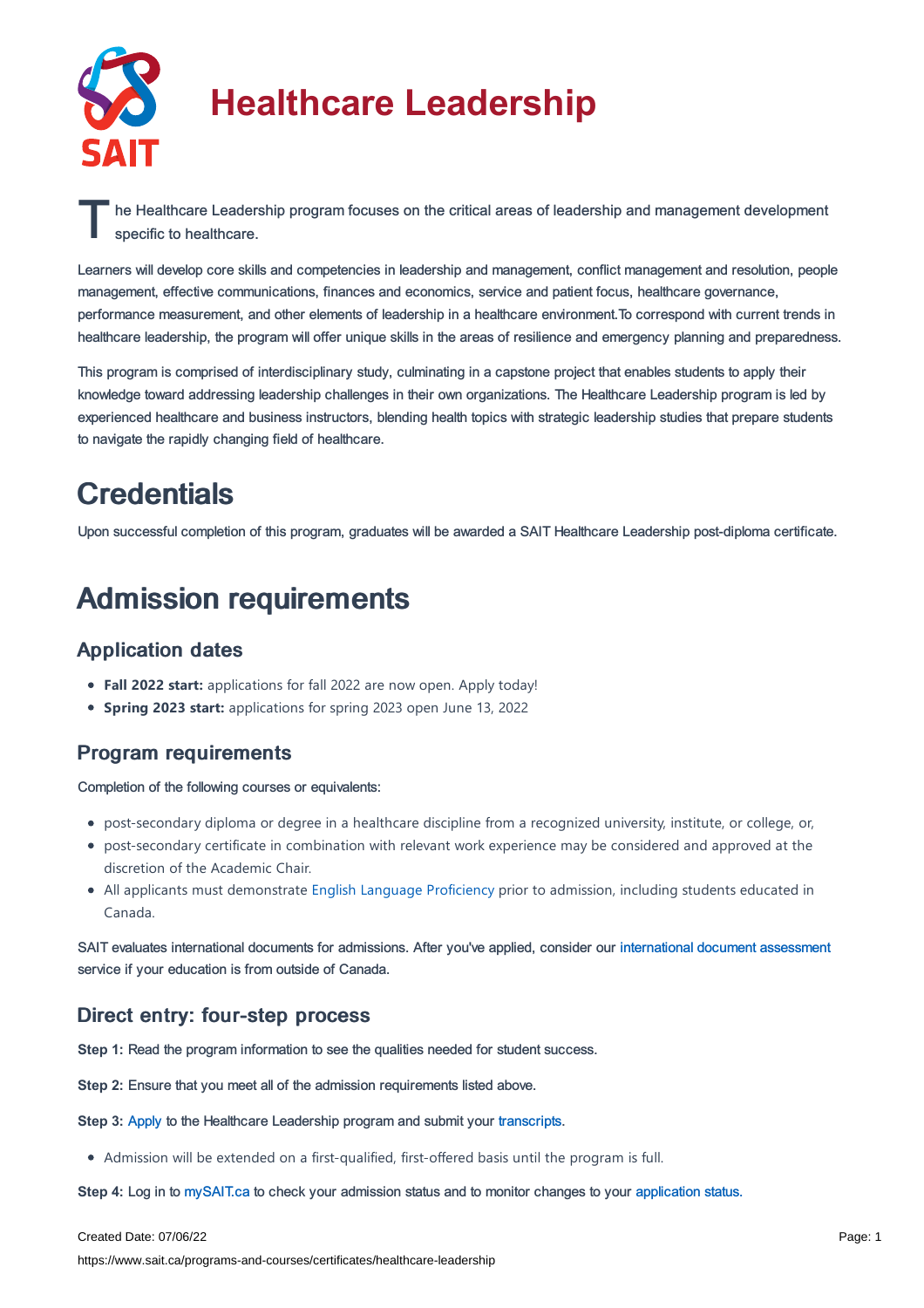Failure to meet anticipated final grades will result in offers being rescinded.

#### Communication during admission

Email is the primary source of communication during the admission process. Ensure your personal email account is managed appropriately to receive our emails, files and communications.

We recommend you add [hps.info@sait.ca](https://sait.camailto:hps.info@sait.ca) domain to your safe senders' list or you risk missing critical email messages.

### Costs 2022/23

#### Domestic tuition and fees

Cost per credit: \$296

| Year | <b>Number of semesters</b> | <b>Tuition fees</b> | <b>SAIT fees</b> | Saitsa fees* | Total   |
|------|----------------------------|---------------------|------------------|--------------|---------|
|      | -                          | \$7,992             | \$916            | \$553        | \$9,461 |

#### Domestic cost per course

| <b>Course credits</b> | <b>Course cost</b> |
|-----------------------|--------------------|
| 1.5                   | \$444              |
| 3.0                   | \$888              |

\*Maximum fee. Actual fees may be less and are based on the number of credits a student takes per semester and whether they opt-out of health and dental benefits.

#### SAIT fees

- Campus athletic and recreation fee: \$196
- Universal transit pass (Upass): \$320
- Student support fee: \$200
- Student technology fee: \$200

The above fees are based on a course load of nine (9) or more credits per semester. Students taking less than nine (9) credits per semester do not qualify for the UPass. Other fees will be adjusted based on reduced credit load.

#### Saitsa fees

#### Student Association fee

• Maximum: \$291

This is the maximum amount the student will pay. Actual fees may be less and are based on the number of credits the students take per semester.

#### Health and dental fees

- Health plan: \$127
- Dental plan: \$135